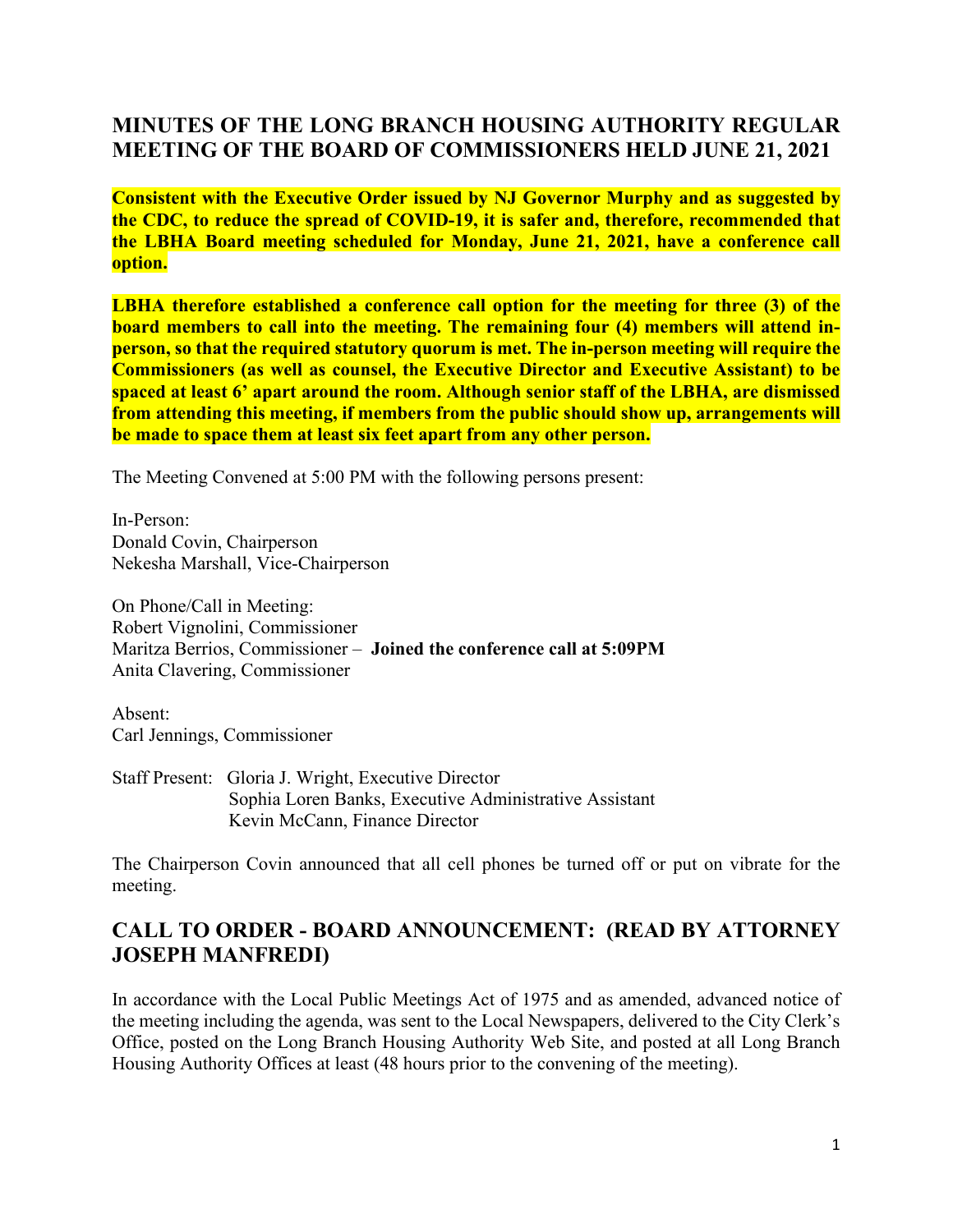# **CHAIRPERSON COVIN LED THE SALUTE TO THE FLAG**

Gloria J Wright, Executive Director opened the meeting with Roll Call. Commissioners present and absent are listed above.

# **NO PUBLIC PRESENT AT MEETING**

## **ADOPTION OF THE PUBLIC SESSION MINUTES OF THE REGULAR MEETING OF MAY 17, 2021**

Commissioner Jennings made a motion to approve and accept the minutes of the public session of the regular meeting held May 17, 2021, second by Commissioner Vignolini.

Roll Call Vote Taken: Ayes, Commissioners Vignolini, Clavering, Vice-Chairperson Marshall, and Chairperson Covin.

Opposed, None Abstain, None Absent, Commissioners Jennings and Berrios Motion, Carried

#### **EXECUTIVE DIRECTORS REPORT:**

Executive Director Wright provided the board with relevant activities and news for the month of May 2021. Executive Director Wright outlined and summarized the Executive Director's Report provided to the Board.

#### **Resolution 06-01-2021 - Resolution approving the list of bills for May 2021, and authorizing the payment of bills**

Vice-Chairperson Marshall stated that finance committee has reviewed the List of bills with the Finance Department and that all questions have been satisfied. Vice-Chairperson Marshall requested a motion to accept and approve Resolution 06-01-2021 the List of Bills in the amount of **\$2,235,203.51** Vice-Chairperson Marshall motioned, seconded by Commissioner Vignolini.

Roll Call Vote Taken: Ayes, Commissioners Vignolini, Clavering, Berrios, Vice-Chairperson Marshall, and Chairperson Covin.

Opposed, None Abstain, None Absent, Commissioner Jennings Motion, Carried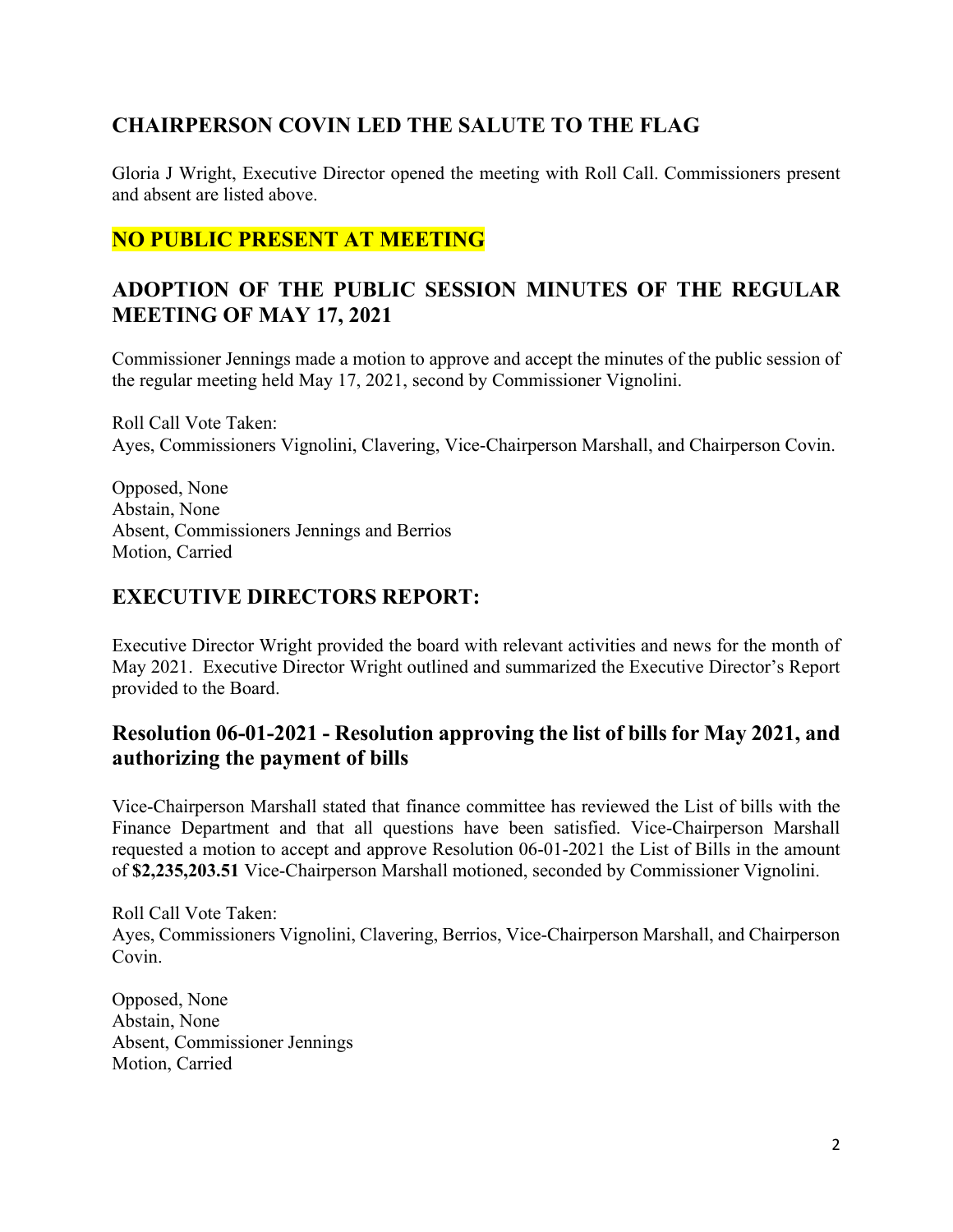## **Resolution 06-02-2021 - Resolution approving the transaction, amending the LBHA Personnel Policies and Procedures Manual, amending resolutions 04-02- 2021**

Vice-Chairperson Marshall made a motion to approve and accept Resolution 06-02-2021, seconded by Commissioner Berrios.

Roll Call Vote Taken: Ayes, Commissioners Vignolini, Clavering, Berrios, Vice-Chairperson Marshall, and Chairperson Covin.

Opposed, None Abstain, None Absent, Commissioner Jennings Motion, Carried

## **Resolution 06-03-2021 - Resolution approving the transaction, amending the Procurement Policy for the Long Branch Housing Authority, amending resolution 06-03-2020**

Vice-Chairperson Marshall made a motion to approve and accept Resolution 06-03-2021, seconded by Commissioner Vignolini.

Roll Call Vote Taken: Ayes, Commissioners Vignolini, Clavering, Berrios, Vice-Chairperson Marshall, and Chairperson Covin.

Opposed, None Abstain, None Absent, Commissioner Jennings Motion, Carried

# **Resolution 06-04-2021 - Resolution authorizing the transaction, authorizing a contract for Unarmed Security Guard Services, authorizing an expenditure of funds in an amount not to exceed \$70,000.00 per year, subject to appropriations**

Commissioner Vignolini made a motion to approve and accept Resolution 06-04-2021, seconded by Vice-Chairperson Marshall.

Roll Call Vote Taken: Ayes, Commissioners Vignolini, Clavering, Berrios, Vice-Chairperson Marshall, and Chairperson Covin.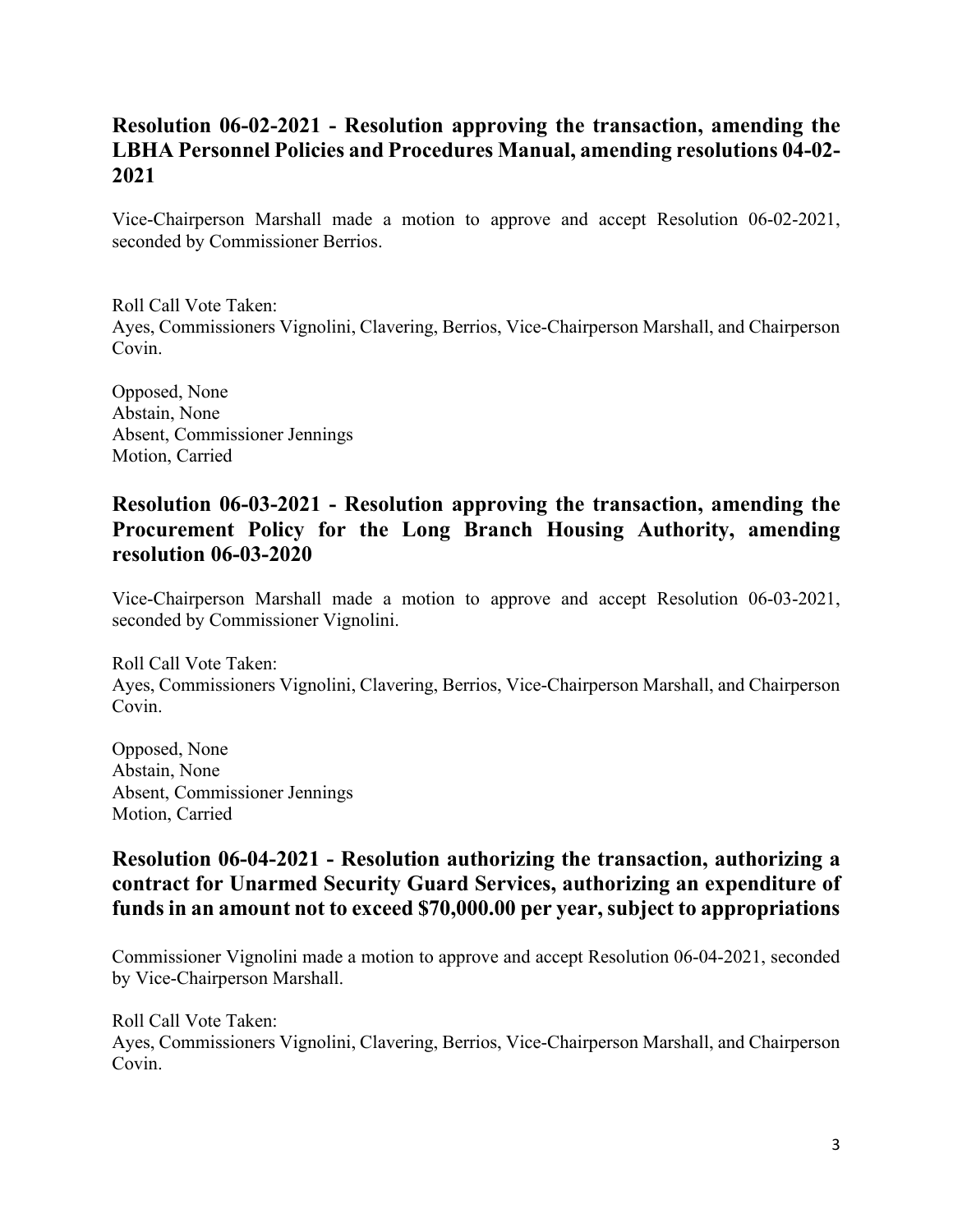Opposed, None Abstain, None Absent, Commissioner Jennings Motion, Carried

# **Resolution 06-05-2021 - Resolution approving the transaction and authorizing an expenditure of non-federal funds in an amount not to exceed \$450 to support the Long Branch Fire Department's Annual Fundraiser to held on Monday, August 02, 2021, at the Jumping Brook Country Club**

Commissioner Vignolini made a motion to approve and accept Resolution 06-05-2021, seconded by Commissioner Berrios.

Roll Call Vote Taken: Ayes, Commissioners Vignolini, Clavering, Berrios, Vice-Chairperson Marshall, and Chairperson Covin.

Opposed, None Abstain, None Absent, Commissioner Jennings Motion, Carried

## **Resolution 06-06-2021 - Resolution authorizing a Closed Session of the Regular Meeting of the Board of Commissioners on June 21, 2021**

Vice-Chairperson Marshall made a motion to approve and accept Resolution 06-06-2021, seconded by Commissioners Vignolini.

Roll Call Vote Taken: Ayes, Commissioners Vignolini, Clavering, Berrios, Vice-Chairperson Marshall, and Chairperson Covin.

Opposed, None Abstain, None Absent, Commissioner Jennings Motion, Carried

# **COMMISSIONERS COMMENTS AND CONCERNS:**

**NO COMMENTS**